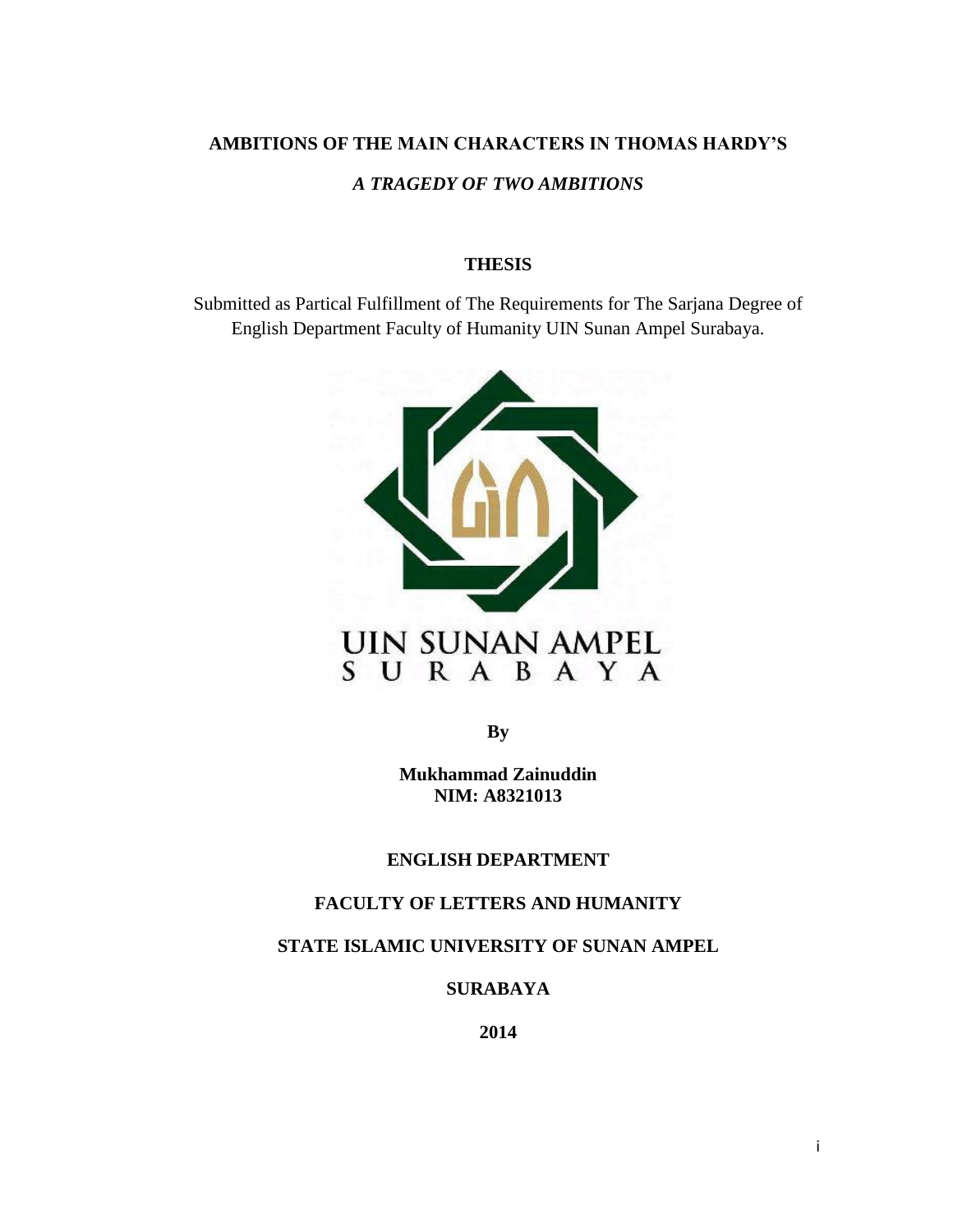## **AMBITIONS OF THE MAIN CHARACTERS IN THOMAS HARDY'S**

## *A TRAGEDY OF TWO AMBITIONS*

#### **THESIS**

Submitted as Partical Fulfillment of The Requirements for The Sarjana Degree of English Department Faculty of Humanity UIN Sunan Ampel Surabaya

**By**

**Mukhammad Zainuddin NIM: A8321013**

#### **ENGLISH DEPARTMENT**

## **FACULTY OF LETTERS AND HUMANITY**

### **STATE ISLAMIC UNIVERSITY OF SUNAN AMPEL**

## **SURABAYA**

**2014**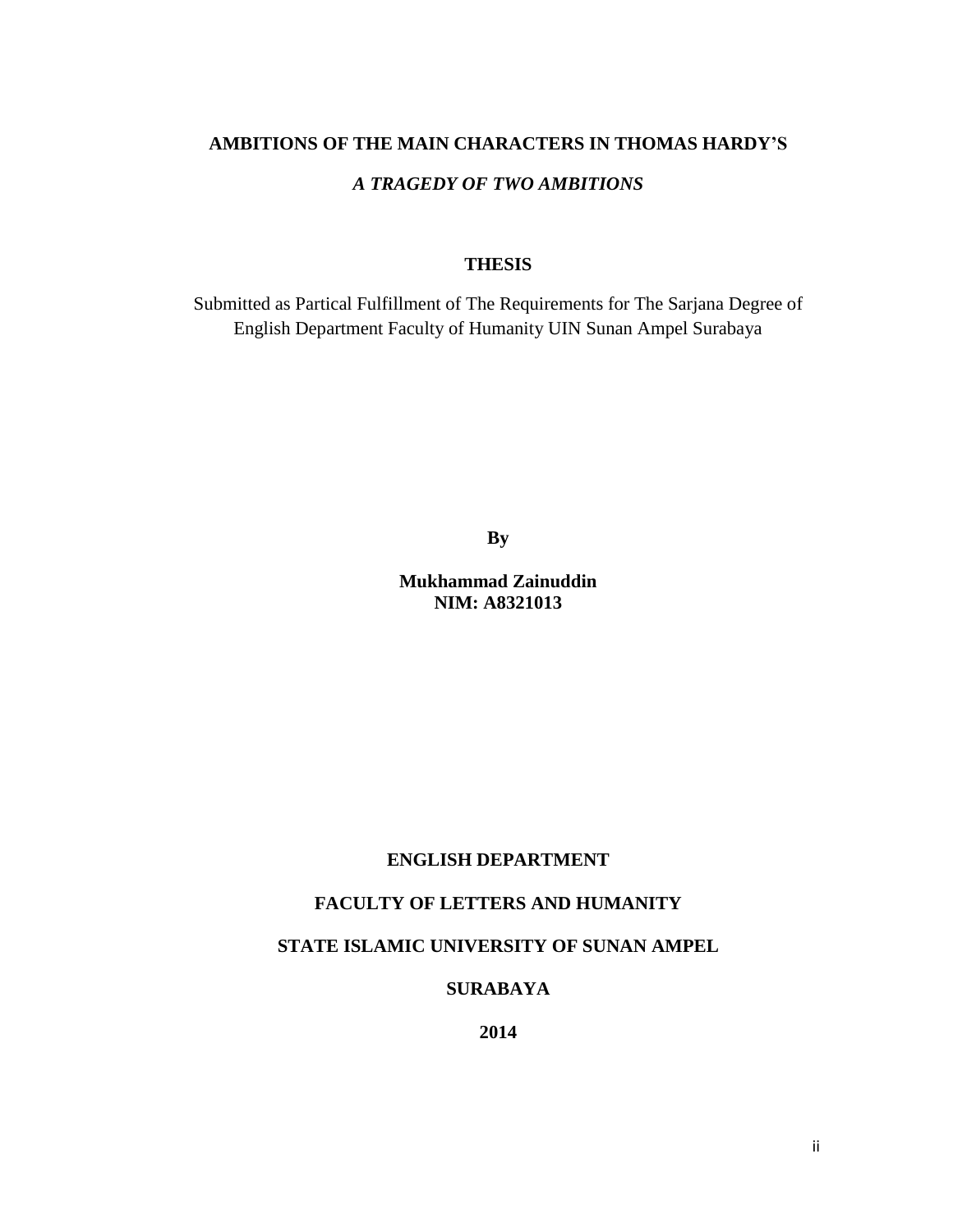### DECLARATION:

This thesis contains materials which have been accepted for the award of Sarjana Degree of English Department Faculty of Humanities UIN Sunan Ampel Surabaya. And to the best of my knowledge and believe, it contains no materials previously publish or written by other person except where due reference is made in the text of the thesis.

Surabaya, June 09 2014.

Writer,

Mukhammad Zainuddin NIM: A83210103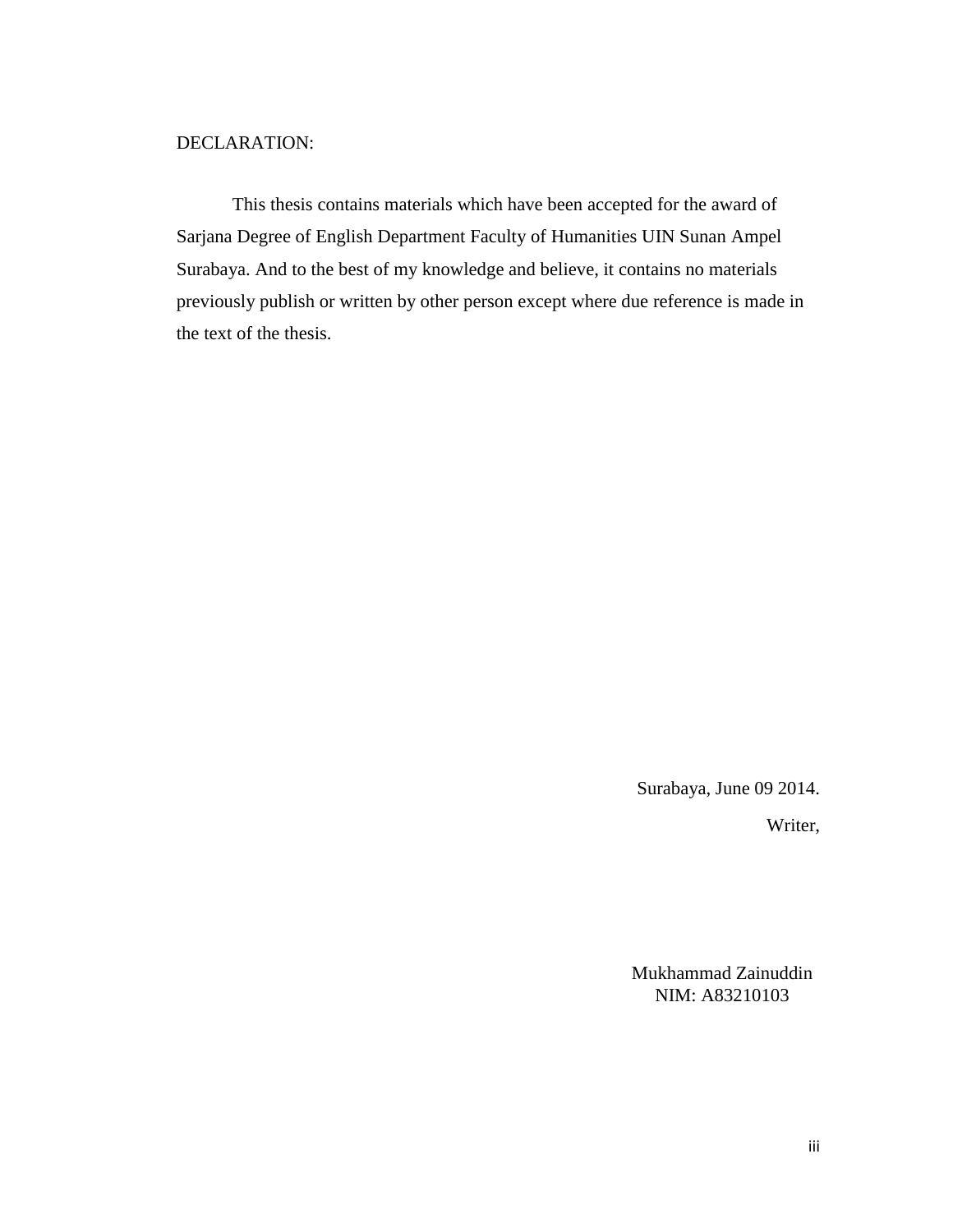To:

In Memoriam H. Abd. Rozaq (Sutedjo)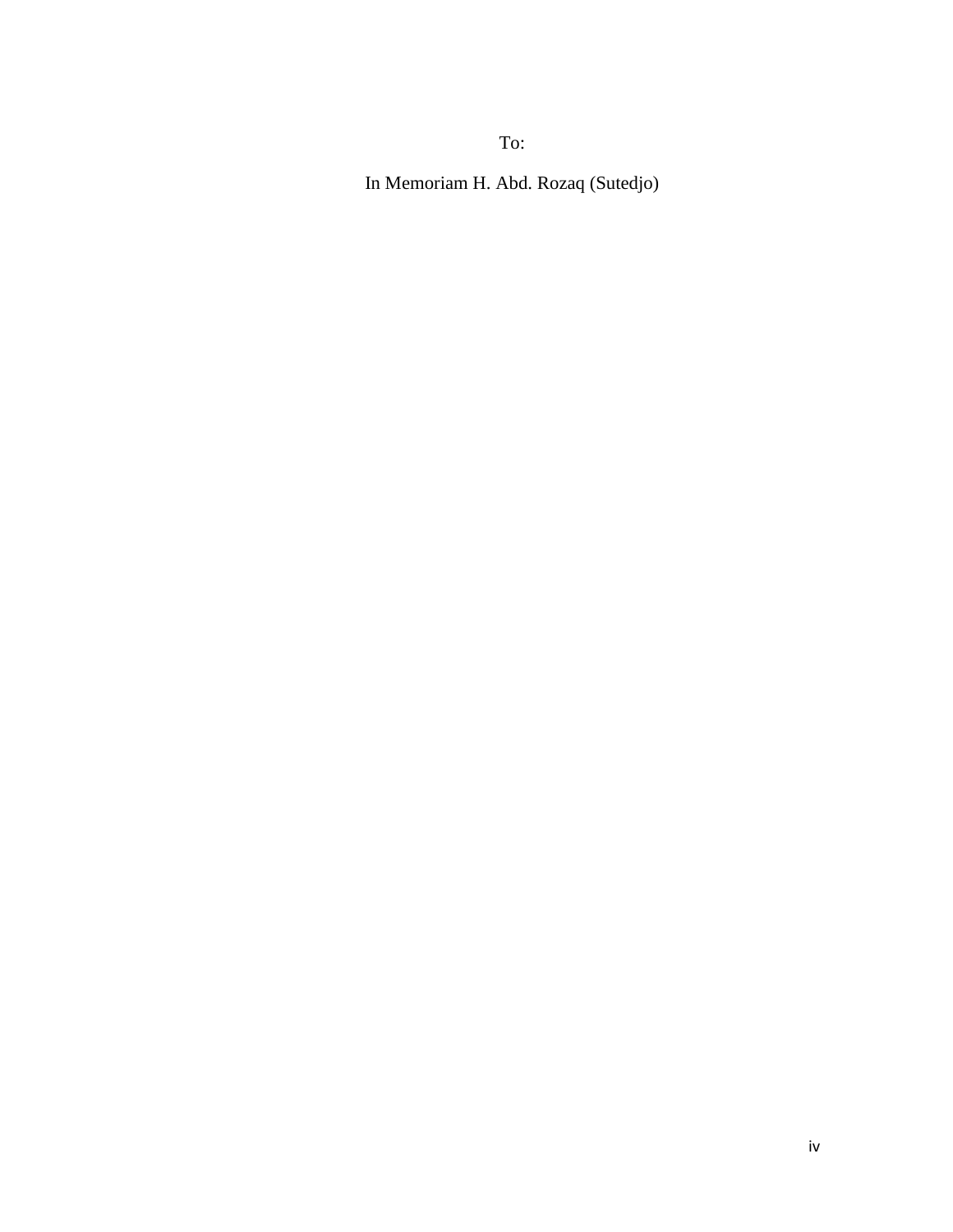APPROVAL SHEET

Thesis Entitle

## **AMBITIONS OF MAIN CHARACTERS IN THOMAS HARDY'S**

## *A TRAGEDY OF TWO AMBITIONS*

This Thesis Has Been Approved By the Advisor and Could Be Proposed To Fulfill the Requirement of Strata I Degree Of English Department Faculty of Letters The State University for Islamic Studies

By:

Mukhammad Zainuddin NIM: A83210103

The advisor,

Murni Fidiyanti, M.A. NIP: 198305302011012011